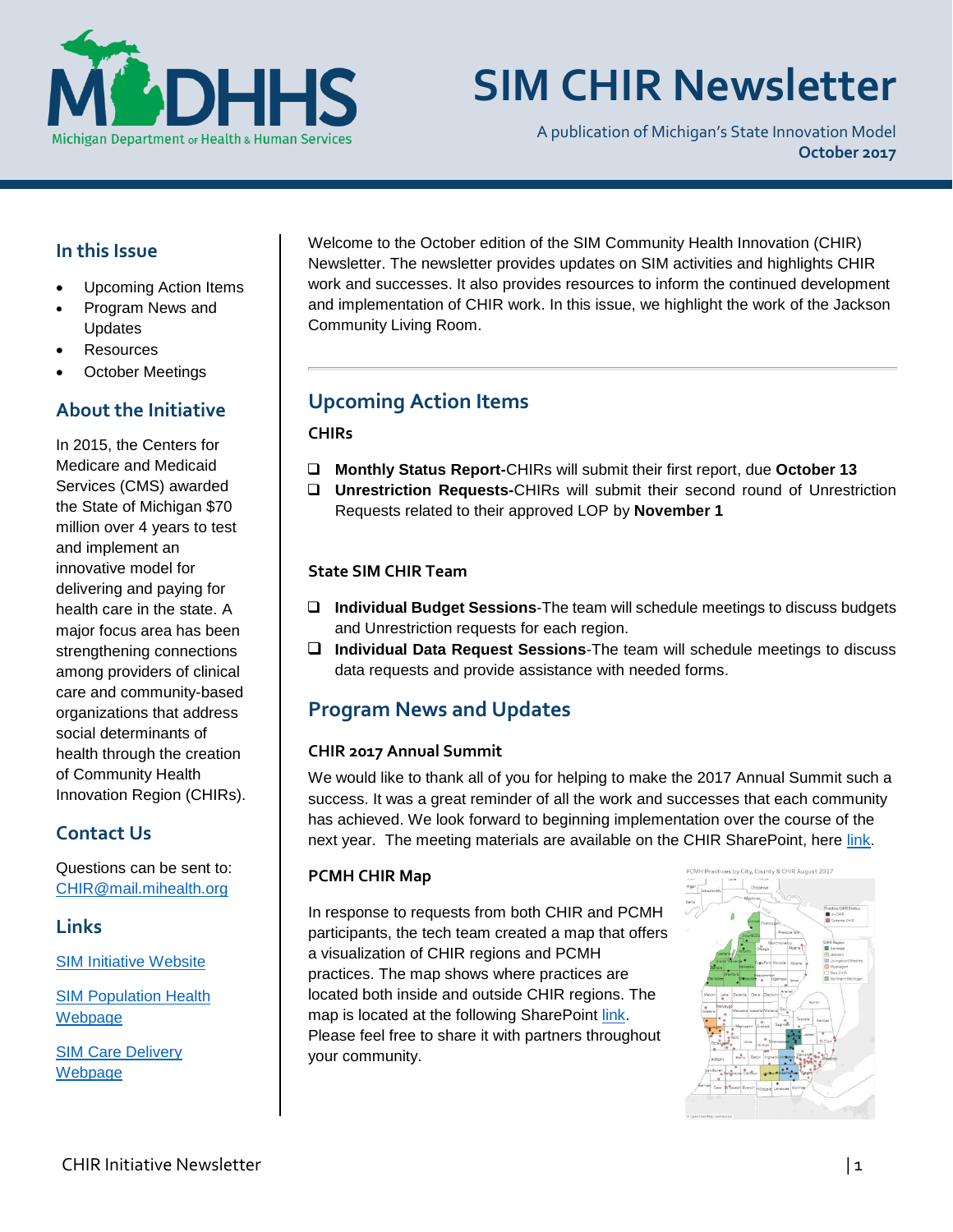#### **TA Session**

The September CHIR TA call focused on the Michigan Pathways to Better Health Project and the Pathways to Better Health of the Lakeshore – Muskegon HUB. The first presenter provided an overview of the Pathways community HUB model, roles within the model, referral sources and partners, and project evaluation results. The presenter also described the MiPathways data system. The system was used by HUB staff, Community Health Workers (CHWs), and community-based service providers for referrals and case management. The Muskegon HUB presentation provided an overview of the implementation of Pathways in Muskegon. The presenter described the Muskegon HUB's administrative support and clinical oversight, the process for supporting HUB clients, and Pathway's tools. The presenter also described Muskegon efforts in workforce development, strategies for partnering, and other programs administered by the HUB. The presentation and recording can be found [here](https://stateofmichigan.sharepoint.com/teams/dhhs/bic/msacss/SIM/SitePages/CHIR.aspx?RootFolder=%2Fteams%2Fdhhs%2Fbic%2Fmsacss%2FSIM%2FAll%20CHIRs%2FResources%2FPresentations%2FTA%20Presentation_Pathways_20170926&FolderCTID=0x0120003B7FB0DED59A0048B73B1354F317721B&View=%7BA4E78E70-1B73-4B6E-A329-EA7AE81B4134%7D) on SharePoint. Thank you to our presenters and call participants!

#### **MPHI Coaching Update**

The MPHI coaching staff fielded a survey to gather feedback from those who participated in the interactive logic model sessions with CHIRs in July/August. If you attended a session and have not completed a survey, please do so using this [link.](https://qaz1.az1.qualtrics.com/jfe/form/SV_2n3APwuPYMhi2mV) The coaches would like feedback on the facilitation method used and to learn ways to improve the process in the future. The survey should take less than 5 minutes to complete. If you have any questions about the survey or about MPHI coaching support in general, please email Lauren LaPine at [llapine@mphi.org.](mailto:llapine@mphi.org)

As your CHIR continues to move forward, please remember that the coaching team is here to support your work in any way that we can. Feel free to reach out to your coach with any questions or assistance.

**Genesee:** Julia Heany; *[jheany@mphi.org](mailto:jheany@mphi.org)* **Jackson:** Jeanette Ball; *[jball@mphi.org](mailto:jball@mphi.org)* **Livingston-Washtenaw:** Angela Precht *[alewispr@mphi.org](mailto:alewispr@mphi.org)* **Muskegon:** Kristin Ward; *[kward@mphi.org](mailto:kward@mphi.org)* & Vondie Woodbury; *[vondiew@gmail.com](mailto:vondiew@gmail.com)* **Northern Michigan:** Robin VanDerMoere; *[rvanderm@mphi.org](mailto:rvanderm@mphi.org)*

#### **Bright Spot**

The Deloitte Center for Health Solutions conducted a national online survey to gather information from hospitals and health systems regarding their health-related social needs activities and investments along with their vision for future efforts. The goal was to identify how these organizations are navigating the challenges of addressing the social determinants of health and effectively linking community and clinical services to improve long term health outcomes. The Center also conducted interviews to gain a better understanding of the operations in the larger health care ecosystem and challenges encountered. The study found that "hospitals are screening patients and intervening around social needs, through some activity is fragmented and ad hoc, health care system's shift toward value-based care may spur more investment and activity around addressing social needs, and hospital investments vary and sustainable funding may be a challenge." The study also identified strategies for addressing patients' social needs, such as partnering with Uber to provide transportation, providing physician letters to protect chronically ill patients from utility shutoffs, providing Medicaid recipients access to free General Educational Development (GED) testing, and investing in housing units for homeless and low income people. Please use the following [link](https://www2.deloitte.com/content/dam/Deloitte/us/Documents/life-sciences-health-care/us-lshc-addressing-social-determinants-of-health.pdf) to read the full article.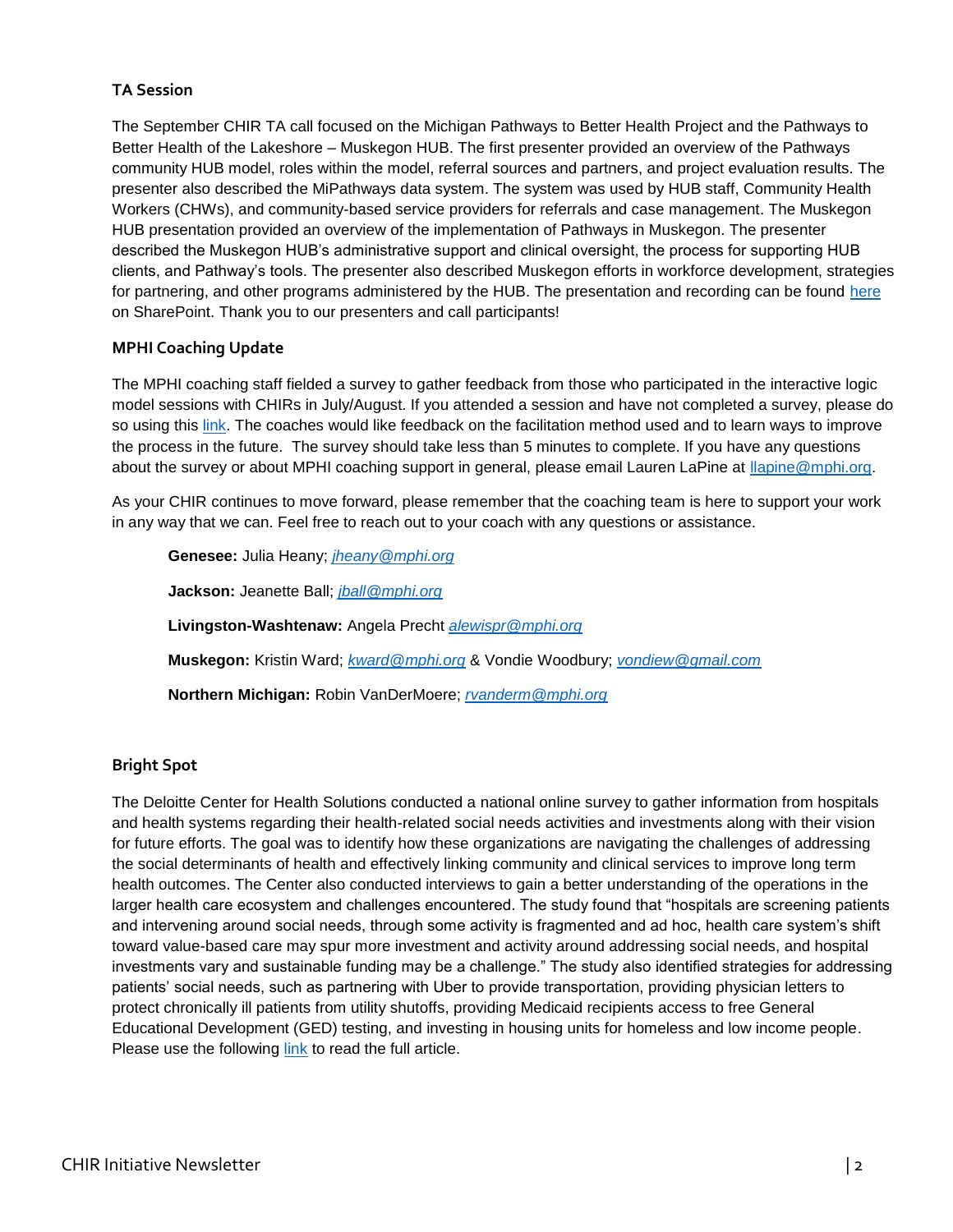#### **CHIR Spotlight**

#### Jackson CHIR Community Living Room Model

The vision for the community living room was inspired by work in Berkeley, California and Liverpool, England to offer simple, person-centered solutions to loneliness and social isolation. Jackson's community living room was developed to provide community-based assistance and support. It is envisioned as a warm, welcoming environment where anyone can come to fend off loneliness and build community around shared struggles. The model encourages individuals to come "hang out" with no formal agenda, but it can also serve as a place to connect with resources such as healthcare, housing or employment. Recent articles were published detailing the public health benefits of these programs. The Jackson CHIR initiative aims to reduce emergency department use through more effective linkage to housing, mental health, and primary care resources.

Jackson County Department of Health and Human Services and the Jackson Housing Commission are champions for this initiative. A workgroup (with representation from diverse sectors as housing/homelessness, the public library, community mental health, law enforcement, health care, and substance abuse) is preparing to launch the community living room at Reed Manor, a Jackson Housing Commission property. Community resource specialists will be hired and supervised by the Community Action Agency and health related information and navigation will be provided by Jackson Community Paramedics and the Center for Family Health.

## **Resources**

#### **MiCHWA Community Health Worker Registry**

The Michigan Community Health Worker Alliance (MiCHWA) is excited to announce the online CHW Registry was launched on September 29, 2017. The Registry will contain a statewide database of all CHWs in Michigan and access to MiCHWA CHW Certification. To learn more about MiCHWA CHW Registry features, please [click here.](http://www.michwa.org/michwa-chw-registry/)

#### **Communities Joined in Action 2018 Conference**

Communities Joined in Action (CJA) is a private, non-profit membership organization of nearly 150 community health collaboratives. Members are committed to improving health, improving access, and eliminating disparities in their communities.

CJA will host its National Conference on February 14-16, 2018 in Atlanta, GA. The conference aims to connect people from across the country to share community experiences and best practices to overcome barriers, work across sectors, engage the community voice, influence leaders, and contribute to research. Participants will leave with evidence-based tools, practical knowledge, and strategies for community health improvement. More information on the conference, and a link for registration, can be found on this [link.](http://www.cjaonline.net/2018-conference/)

Breakout sessions will include presentations from innovators and leaders on the strategies and tools used in their work. Because this aligns with SIM work, CHIR BBO representatives are encouraged to submit proposals to present their work during one of these three breakout sessions. Presenters are required to register for the entire conference, doing so at a discounted rate. If you are interested in submitting a Proposal, you may do so [here.](https://aysps.wufoo.com/forms/kra8ycd1mdyblc/) The deadline for submissions is Wednesday, October 11 and decisions will be announced on Monday, October 23.

# **October Meeting Information**

#### **Events**

Oct. 24, 2017 8:00-5:00pm: Northern PCMH Summit Crystal Mountain Resort Meeting Information: